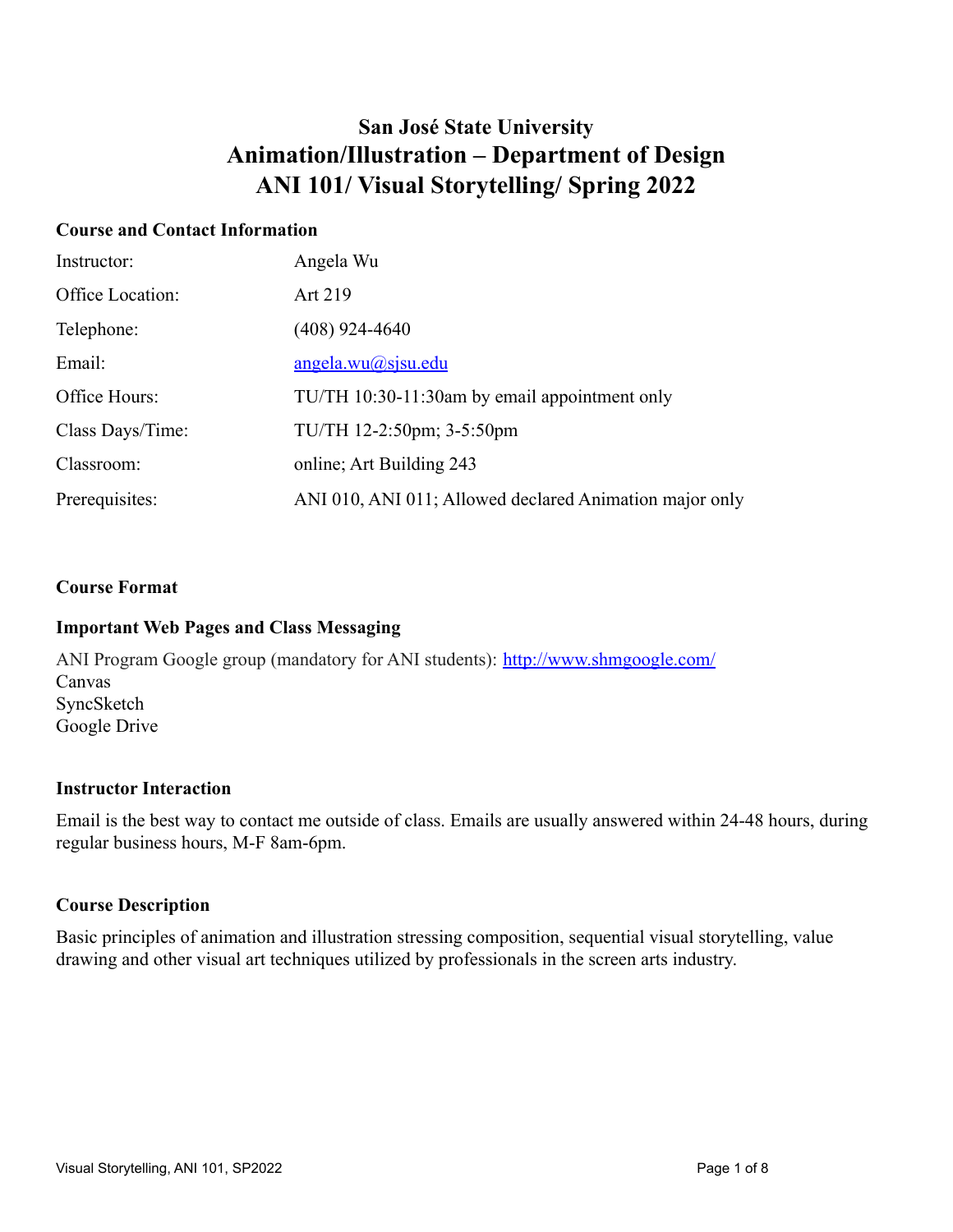#### **Course Learning Outcomes (CLO)**

#### **Upon successful completion of this course, students will be able to:**

- o Demonstrate the ability to create an illustration from concept to finished artwork using traditional illustration process, including brainstorming, thumbnails, sketching, taking photo reference, drawing, and final.
- o Recognize the elements of visual composition and incorporate them into an illustration.
- o Recognize the importance of storytelling and apply storytelling concepts to original ideas.
- o Describe the basic principles of story structure.
- o Analyze and critique the content and quality of peer work.
- o Implement professional practices such as project management, time management, setting goals, and making deadlines.

#### **Required Texts/Readings**

There are no required texts. Recommended books will be discussed during class.

#### **Technology requirements / equipment / material**

Below is a supply list for this class.

#### **Required Art Supplies**

Crowquill nibs and holders Black India Ink Pencils and Pens Heavyweight Color Copy Paper (8.5x11") Drawing Paper (minimum 8.5x11") Sketchbook (minimum 8x5") Marker paper (minimum 8.5x11") Tracing Paper (minimum 8.5x11")

#### **Required Digital and Lighting Equipment**

Laptop Adobe Creative Suite Camera (or a scanner) Desklamps Printer Headphones/earbuds/earphones

#### **Optional**

Black brush pen Bristol Board smooth surface Wacom digital drawing tablet or equivalent

*Please see supply list pdf for more info.*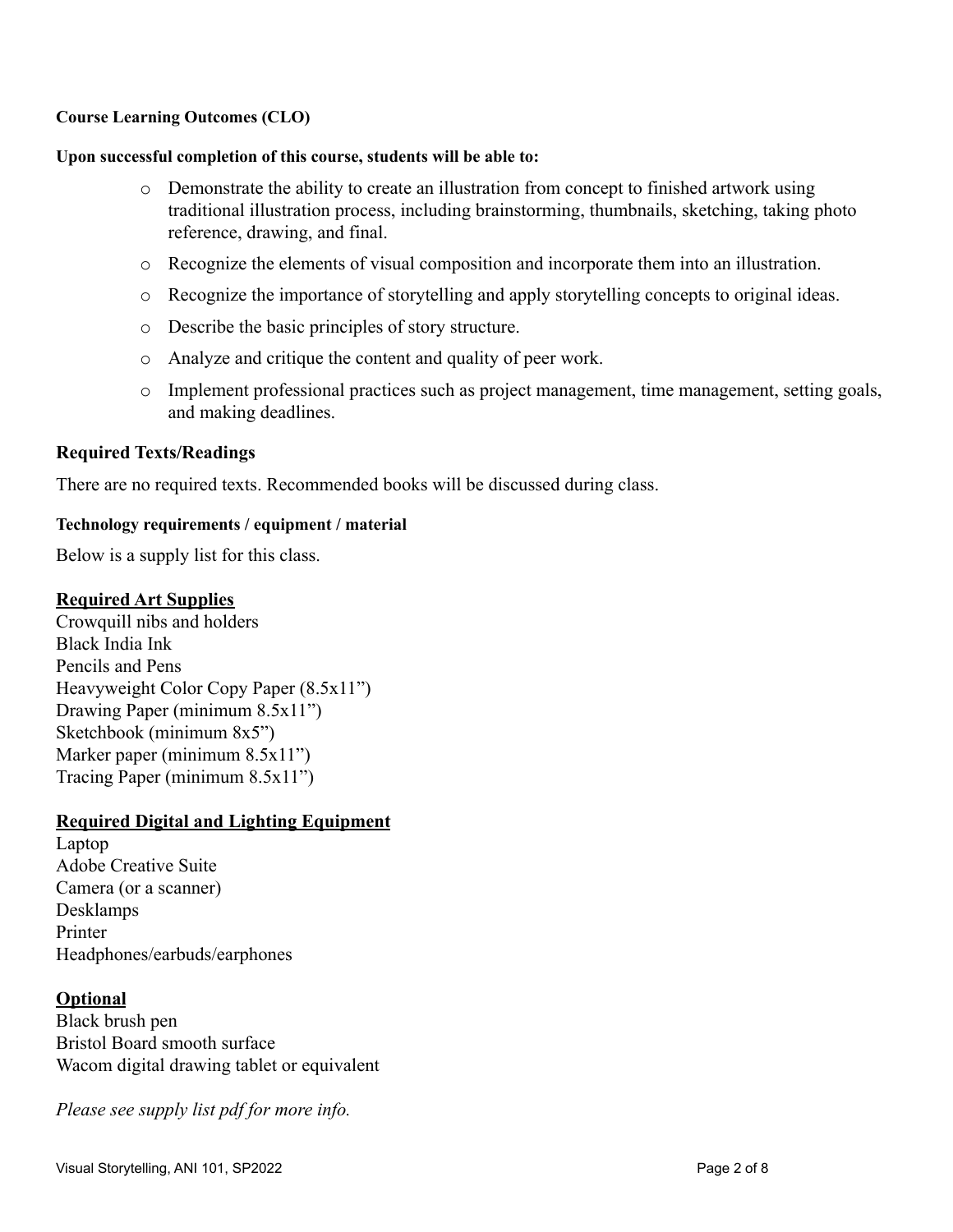# **Course Requirements and Assignments**

*The [University Policy S16-9,](http://www.sjsu.edu/senate/docs/S16-9.pdf) Course Syllabi (http://www.sjsu.edu/senate/docs/S16-9.pdf) requires the following language to be included in the syllabus:*

Success in this course is based on the expectation that students will spend, for each unit of credit, a minimum of 45 hours over the length of the course (normally three hours per unit per week) for instruction, preparation/studying, or course related activities, including but not limited to internships, labs, and clinical practica. Other course structures will have equivalent workload expectations as described in the syllabus.

#### **Final Examination or Evaluation**

Finals 12pm class: Tuesday May 24 9:45am-12pm Finals 3pm class: Wednesday May 18 2:45-5pm

# **Grading Information**

**Grades and class status can be checked any time during the semester by making an appointment during office hours.**

Specific assignments will be given throughout the semester. Students are required to complete assigned work to a satisfactory level in a timely manner.

**Late work will not be accepted unless the instructor has given prior approval. Students are responsible for completing all work assigned during any absences. Students are responsible for checking Canvas and with classmates for instruction, deadlines and assignments given during any absences.**

# **Grade Breakdown:**

Homework: 30% Midterm Portfolio: 25% Final Portfolio: 35% Class Participation: 10 %

A grades indicate excellent work. B grades indicate above average work. C grades indicate average work. D grades indicate below average work. F grades are failing.

A plus =  $100\%$  to 97%  $A = 96\%$  to 93\% A minus =  $92\%$  to  $90\%$ B plus =  $89\%$  to  $87\%$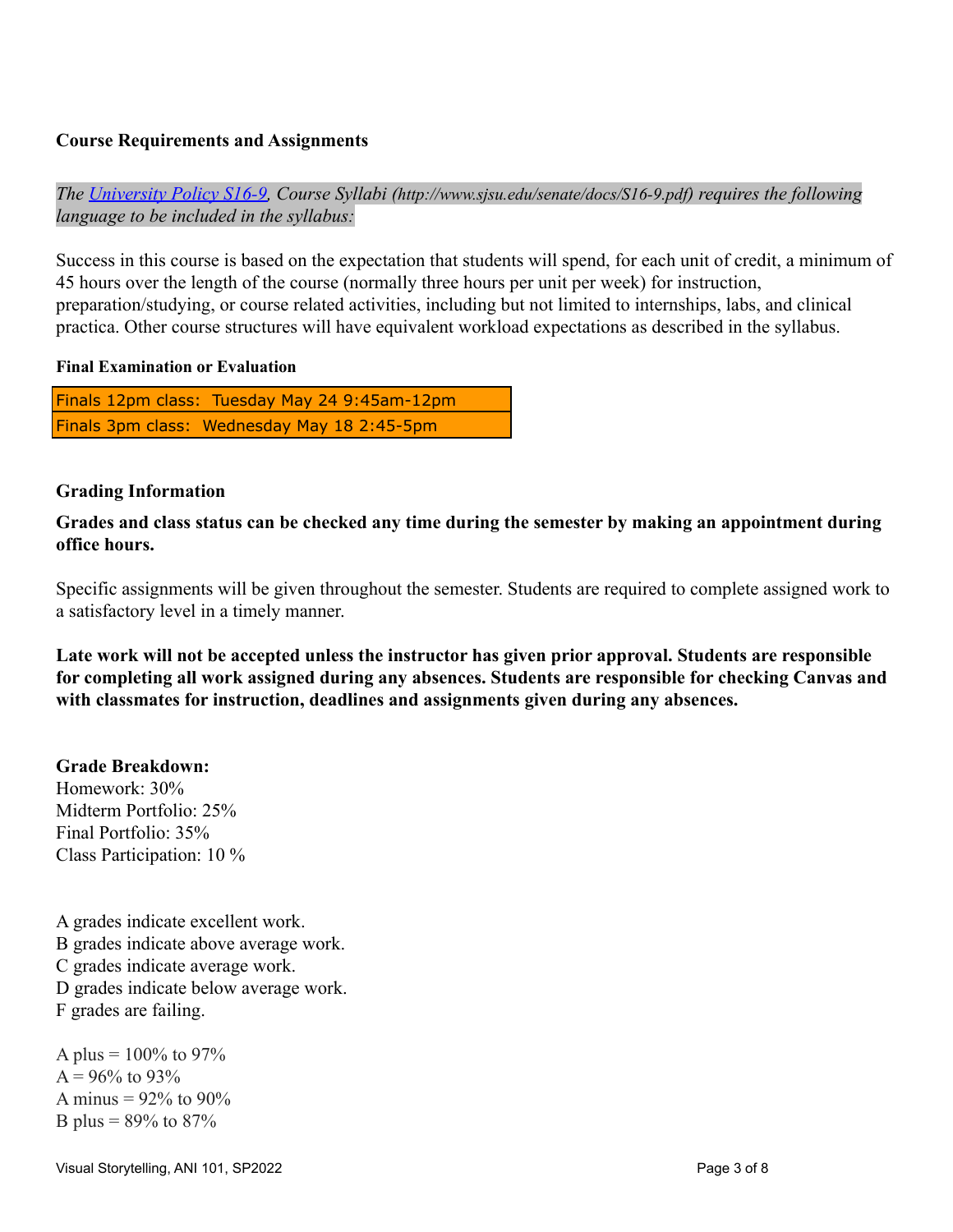$B = 86\%$  to  $83\%$ B minus =  $82\%$  to  $80\%$ C plus =  $79\%$  to  $77\%$  $C = 76\%$  to 73% C minus  $= 72\%$  to 70% D plus =  $69\%$  to  $67\%$  $D = 66\%$  to 63\% D minus =  $62\%$  to  $60\%$  $F = 59\%$  to  $0\%$ 

# **Classroom Protocol**

#### **Animation/Illustration Program Policies**

- Students must arrive to class on time with materials ready to work.
- Cell phones must be silenced.
- Private conversations during lectures and class discussions are not permitted.
- No checking email or using laptops for activities unrelated to the class.
- No playing personal audio through speakers, use headphones only.
- Do not prop open any doors.
- Do not leave valuable items unattended.
- Do not leave the classroom without cleaning your area.
- Be courteous to others, keep private conversations quiet.
- Aromatic foods are not allowed in any of the classrooms or labs.
- Please be attentive to your personal hygiene.

#### **Computer Labs: Violation of rules will result in loss of lab access for the whole semester**

- No food or beverages by the workstations.
- Do not change the connections on the equipment.
- Do not move any equipment in the lab.
- No traditional painting.

#### **University Policies**

Per University Policy S16-9 *(http://www.sjsu.edu/senate/docs/S16-9.pdf)*, relevant information to all courses, such as academic integrity, accommodations, dropping and adding, consent for recording of class, etc. is available on Office of Graduate and Undergraduate Programs' Syllabus Information web page at <http://www.sjsu.edu/gup/syllabusinfo>

#### **Academic Integrity Policy** (Academic Senate Policy F15-7)

"The University's Academic Integrity policy, located at <http://www.sjsu.edu/senate/docs/S07-2.pdf>, requires you to be honest in all your academic course work. Faculty members are required to report all infractions to the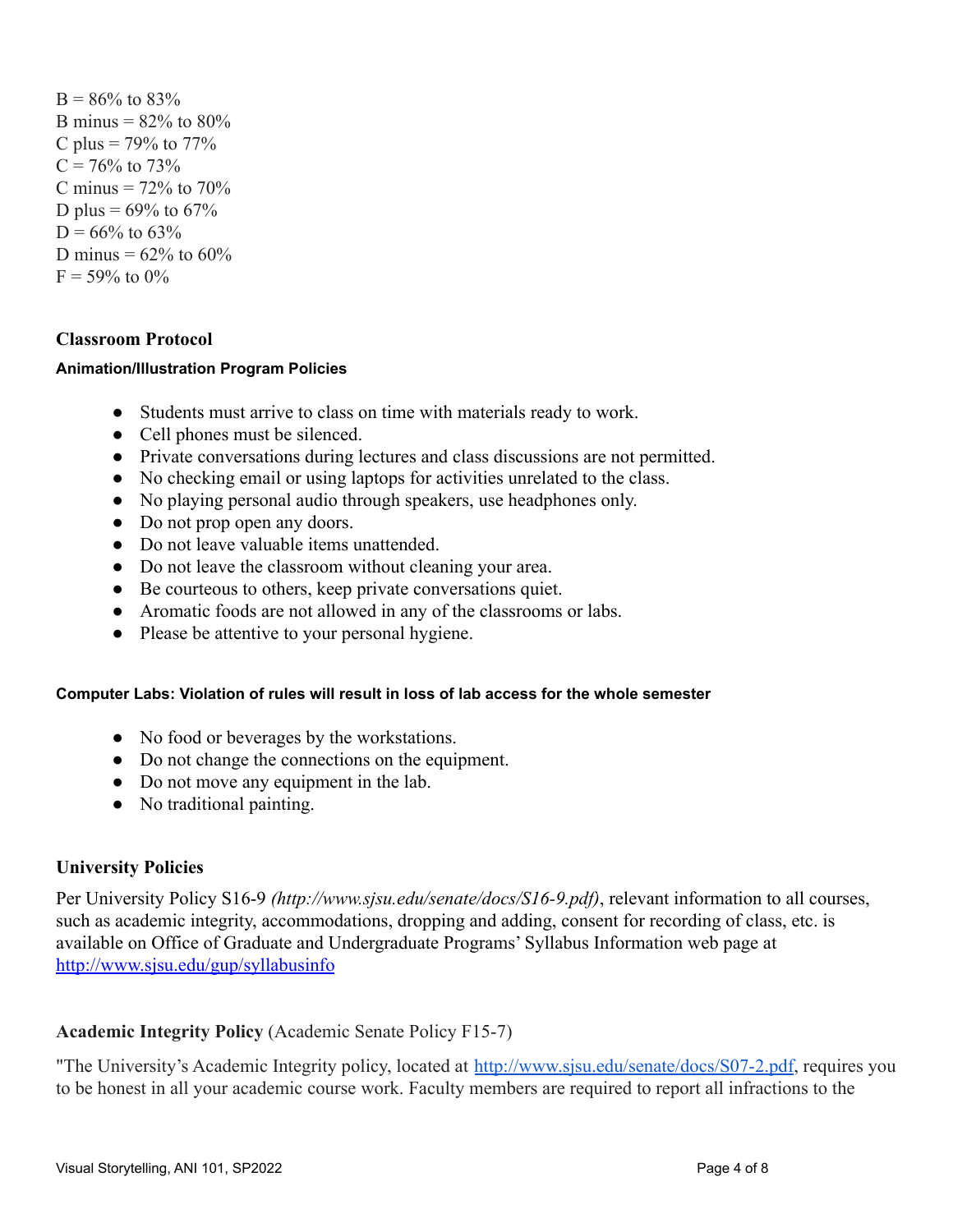Office of Student Conduct and Ethical Development. The Student Conduct and Ethical Development website is available at <https://www.sjsu.edu/studentconduct/>

Instances of academic dishonesty will not be tolerated by the Animation/Illustration program. Cheating on exams, plagiarism, presenting the work of another as your own, or the use of another person's ideas without giving proper credit will result in AUTOMATIC EXPULSION FROM AND FAILURE OF THE COURSE, with possible expulsion from the Animation/Illustration Major. A second offense will result in IMMEDIATE EXPULSION from the Animation/Illustration Major.

This includes but is not limited to copying someone else's imagery, altering someone else's imagery, altering a pre-existing 3D model, tracing or copying animation, and submitting someone else's notes for a grade.

# **Consent for Recording of Class and Public Sharing of Instructor Material**

- [University](http://www.sjsu.edu/senate/docs/S12-7.pdf) Policy S12-7, http://www.sjsu.edu/senate/docs/S12-7.pdf, requires students to obtain instructor's permission to record the course.
- Common courtesy and professional behavior dictate that you notify someone when you are recording him/her. You must obtain the instructor's permission to make audio or video recordings in this class.
- Such permission allows the recordings to be used for your private, study purposes only. The recordings are the intellectual property of the instructor; you have not been given any rights to reproduce or distribute the material."
- If you wish to record the class, you must request permission in writing and indicate whether for the whole semester or on a class by class basis.
- In classes where active participation of students or guests may be on the recording, permission of those students or guests should be obtained as well.
- Course material developed by the instructor is the intellectual property of the instructor and cannot be shared publicly without his/her approval. You may not publicly share or upload instructor generated material for this course such as exam questions, lecture notes, or homework solutions without instructor consent.

# **Student Support Services**

# **Accessible Education Center**

[Presidential](https://www.sjsu.edu/president/docs/PD_1997-03.pdf) Directive 97-03 requires that students with disabilities requesting accommodations register with the [Accessible](https://www.sjsu.edu/aec) Education Center (AEC) to establish a record of their disability. AEC will contact the instructor with further details, if needed

If special arrangements are needed in cases of emergency or if the building must be evacuated, please make arrangements with the instructor.

# **Peer Connections**

Students tutoring and mentoring students [http://peerconnections.sjsu.edu](http://peerconnections.sjsu.edu/)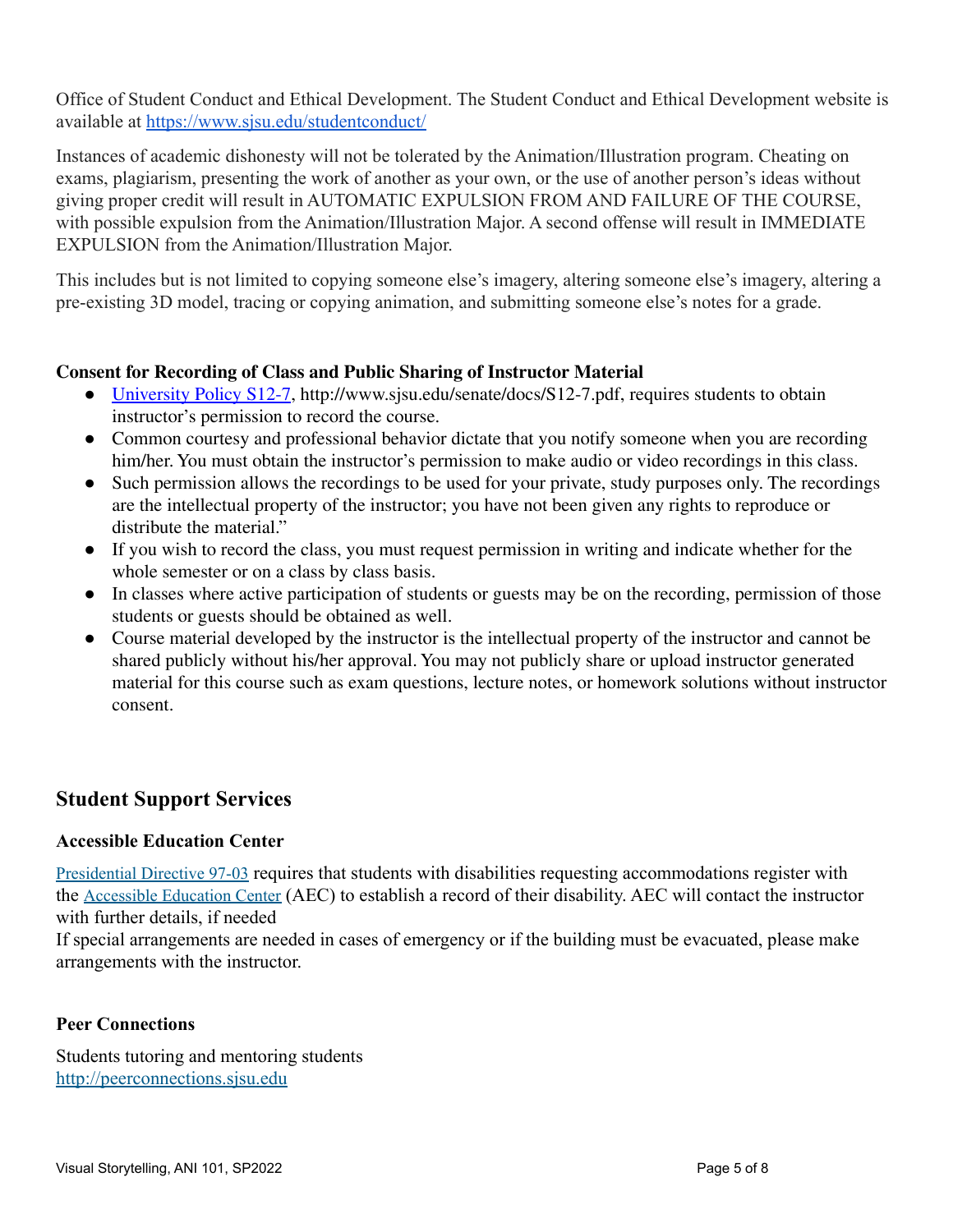# **Counseling and Psychological Services**

<https://www.sjsu.edu/counseling/>

# **SJSUCares**

Spartan Food Pantry, CalFresh, other resources <https://www.sjsu.edu/sjsucares/>

#### **Academic Advising**

General Education Advising, Student Success Centers <https://www.sjsu.edu/advising/>

# **Academic Technology**

Laptop Checkouts and other tech related resources for students <https://www.sjsu.edu/it/services/academic-tech/index.php> <https://www.sjsu.edu/it/services/academic-tech/equipment-loaning/index.php>

#### **Covid-19 Related FAQs**

<https://www.sjsu.edu/healthadvisories/faq/index.php>

# **Internet Connectivity**

<https://www.sjsu.edu/workanywhere/faq/index.php>

Some companies are offering low-cost internet for qualified individuals (scroll down to the last FAQ on this page)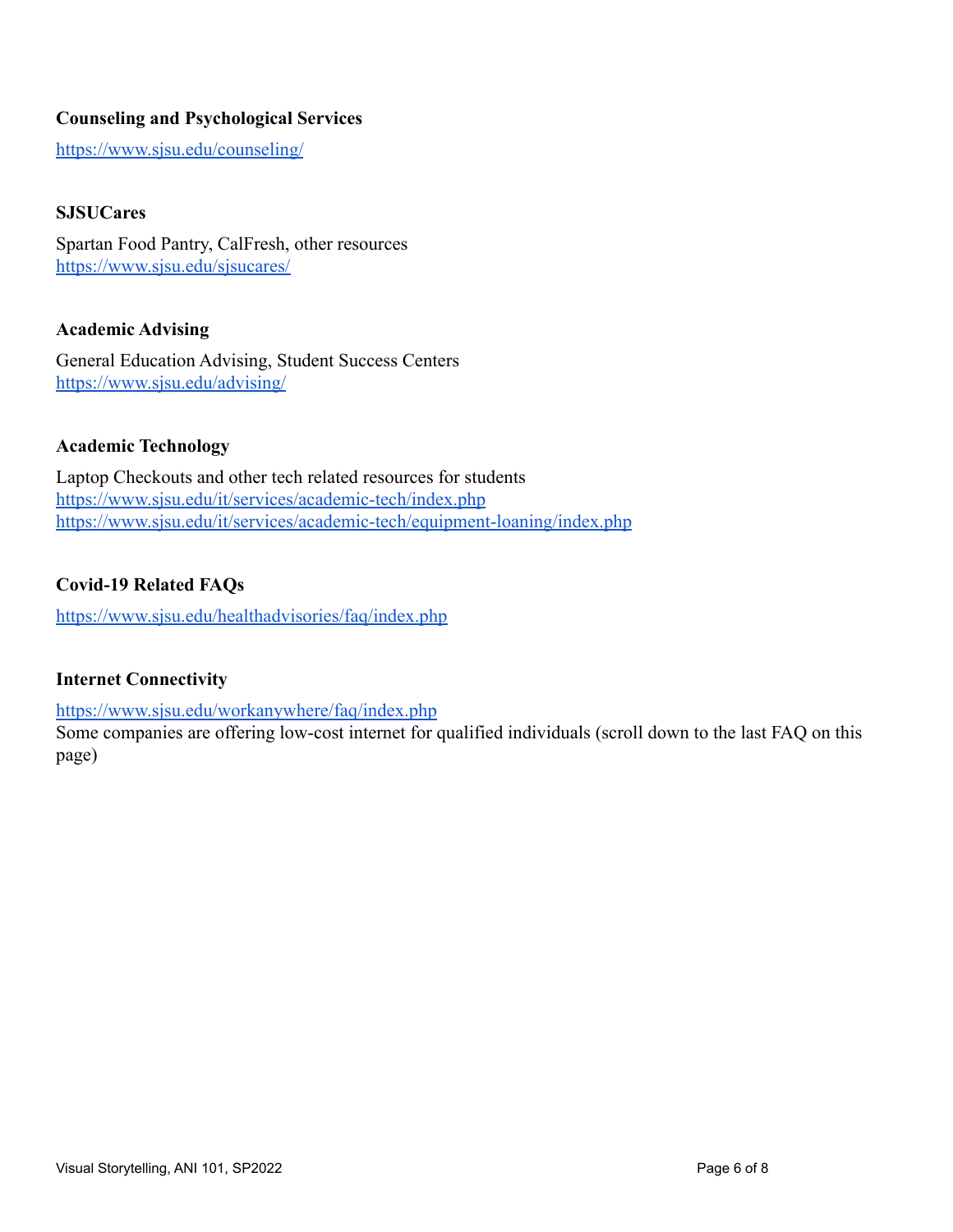# **ANI 101 SP 2022 Course Schedule**

*Please note that the schedule is subject to change*

# **Course Schedule**

| <b>Week</b>    | <b>Date</b> | Topics, Readings, Assignments, Deadlines |
|----------------|-------------|------------------------------------------|
| $\mathbf{1}$   |             |                                          |
| $\mathbf{1}$   | 1/27        | First day of class, class overview       |
| $\overline{2}$ | 2/1         | Crowquill                                |
| $\overline{2}$ | 2/3         | Crowquill cont                           |
| $\overline{3}$ | 2/8         | <b>Translating Reference</b>             |
| $\overline{3}$ | 2/10        | Moodboards                               |
| $\overline{4}$ | 2/15        | Composition                              |
| $\overline{4}$ | 2/17        | Composition continued                    |
| 5              | 2/22        | Rough Pencils                            |
| 5              | 2/24        | Rough Pencils cont                       |
| 6              | 3/1         | <b>Inking Studies</b>                    |
| 6              | 3/3         | <b>Inking Studies</b>                    |
| $\overline{7}$ | 3/8         | <b>Tight Pencils</b>                     |
| $\overline{7}$ | 3/10        | <b>Tight Pencils</b>                     |
| 8              | $3/15$      | Portfolio Prep                           |
| 8              | 3/17        | Portfolio Prep                           |
| 9              | 3/22        | Story                                    |
| 9              | 3/24        | <b>MIDTERMS</b>                          |
| 10             | 3/29        | <b>SPRING RECESS</b>                     |
| 10             | 3/31        | <b>SPRING RECESS</b>                     |
| 11             | 4/5         | Comic Book Concerns                      |
| 11             | 4/7         | Comic Book Concerns                      |
| 12             | 4/12        | <b>Story Analysis</b>                    |
| 12             | 4/14        | <b>Story Analysis</b>                    |